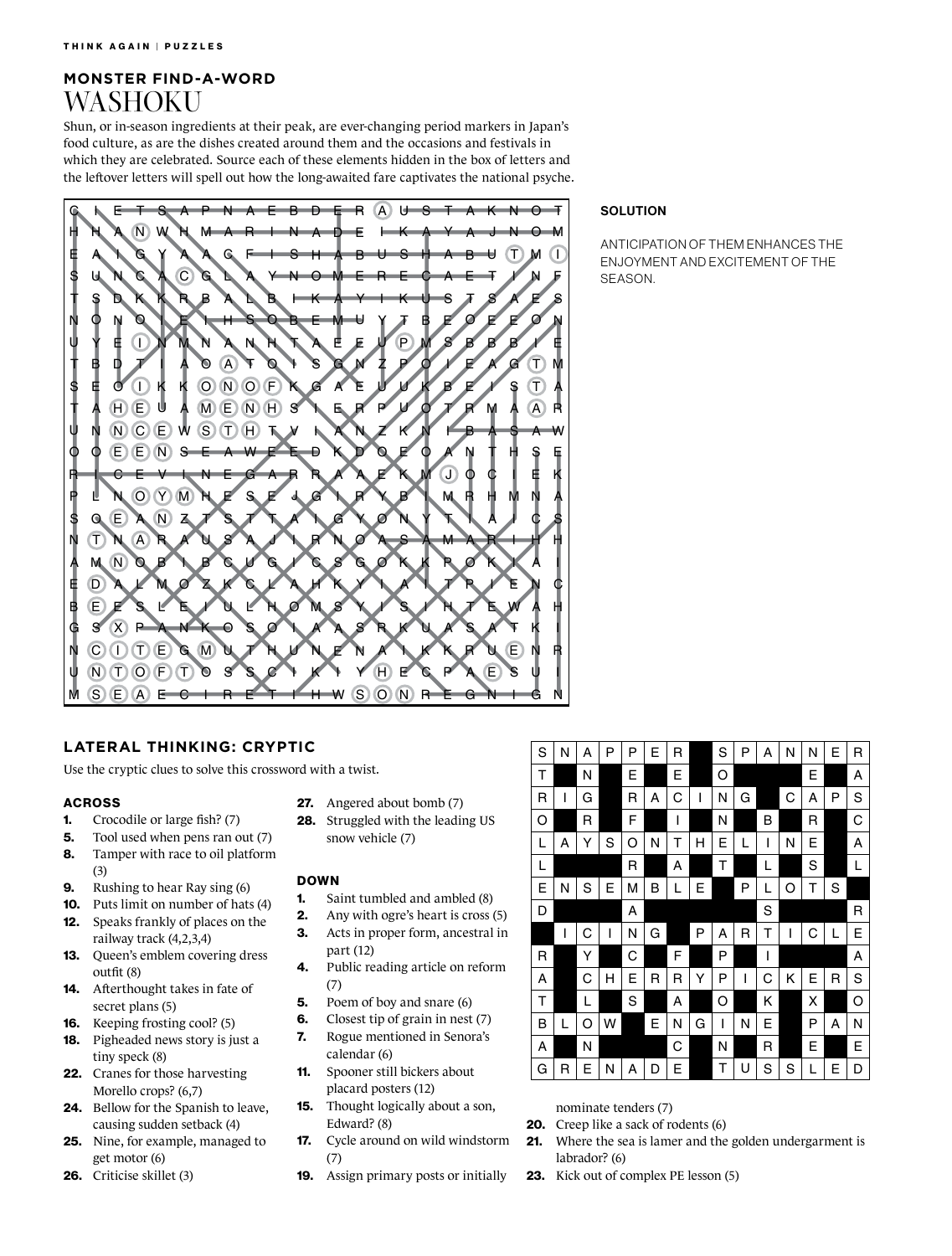## **LATERAL THINKING: CRYPTIC**

Use the cryptic clues to solve this crossword with a twist.

### ACROSS

- 8. Reprieve with tea instead of English money? Bring it back! (8)
- 9. A male cat, I see, can be like a bomb! (6)
- 10. Court orders called in London hotel? They're putting it on! (4)
- 11. Some of Africa's seeds stewed in sauce (10)
- 12. A hand-out fragrance for teenager (10)
- 15. Bee lets out other insects (7)
- 17. Narrow red lens can be refocused (7)
- 18. Suspected the fog caused corrosion (10)
- 22. Competitor sat around in content  $(10)$
- 24. Deer turned to find marsh plant (4)
- 25. Bonding agent made half an announcement (6)

# **MONSTER FIND-A-WORD** CIN! CIN!

Hidden in the mix of letters are each of these words to do with cocktails and the tricky art of mixology. Get the combinations just right, knock them off the table, and the leftover letters will reveal William Terrington's description of cocktails as detailed in his 1869 book of recipes, *Cooling Cups and Dainty Drinks*.

26. Damn head smashed what was individually crafted (8)

### **DOWN**

- 1. Revives accidentally, like nerds! (9)
- 2. Brother has A-Z of the Italian nation (6)
- 3. Sell for steam, mentioning ego (4-6)
- 4. Come from rough drive to the front entrance (6)
- **5.** Long-winded tale in the news again (4)
- 6. Abandoned force achin' to be heard (8)
- 7. Plunges into dingy nightclubs (5)
- 13. To the French, classification bearing (10)
- 14. Some prefer end, after public votes on important issues (9) 16. Where surgeons play the lead roles? (8)
- 19. Was confused before the wrap (6)
	- 20. Ingredient for cocktail called a pipsqueak (6) 21. Roved about UK port (5)
	- 23. Spot sounds like a vision (4)

G F R O  $\overline{D}$ S P L A S H Y O R B O R D E S U F N I A L M N  $\overline{O}$ C P  $\mathbf T$ P T  $\mathbb C$ H E R R Y S Y M V E U N  $(P)$ C R U O S A L R E G G I J A E  $\mathbf{I}$ S A E R R  $\Theta$ T N E C I D E H S U R C N Y L C H I L L E D M E O S T A T R P E R U I R G M S  $\overline{D}$  $\overline{U}$ I G T A A V T Z S  $\bigcap$ O A S P F  $\bullet$ U T I  $\bm{\mathcal{O}}$ E B Q N U A I E L I T  $\circ$ N A T I L O P O M S O C U A M T W  $\Theta$ T E J Y O S R A L C O H O L B C O B B A M A U  $\overline{D}$ V O D K A W M I R S S S R I R L L E R A D I E K M N W I N I T R A M E S B L E N D E R  $\Theta$ R  $\Theta$  $\bm{\Theta}$ I A A  $\mathbb T$ N S X Z N  $\mathbf \Pi$ N S P A R K L I N G S I I A N R  $\left( \mathsf{T}\right)$ I E G Z O A B W U R I Y L I A  $\mathbf{e}$ S D L T B A O S R T I L A Y S H Q G  $\left( \mathsf{T}\right)$  $\overline{C}$ A R R H N B J E I R I S H C R E A M U I W H O  $\circ$ R I E  $\Theta$ A M U R E A I S U T V E S E U R S  $\left(\overline{U}\right)$ T T W O F F L G L E N W A V E R M O U T H D T K S S A D S A E V T F S N A P E R I T I F D I E R R R I R P I D R D H S R E T T I B  $\boldsymbol{c}$ **H** L  $\bm{c}$ Y D I E G N I L S E R O P A G N I S K O K Z E S T V E N I O  $\Theta$ R K E N G A P M A H  $\subset$ L I N O R G E N  $\Theta$ S C H N A P P S C  $\bigcap$ T C H W L A C I P  $\mathbb G$ R T L H M A N H A T T A N  $\overline{\mathsf{T}}$ L L A B H G I H S O O M O N I H C S A R A M E R I C A N O R A N G E

## **SOLUTION**

…COMPOUNDS VERY MUCH USED … BY THOSE WHO LIKE THEIR CONSOLATIONS HOT AND STRONG.